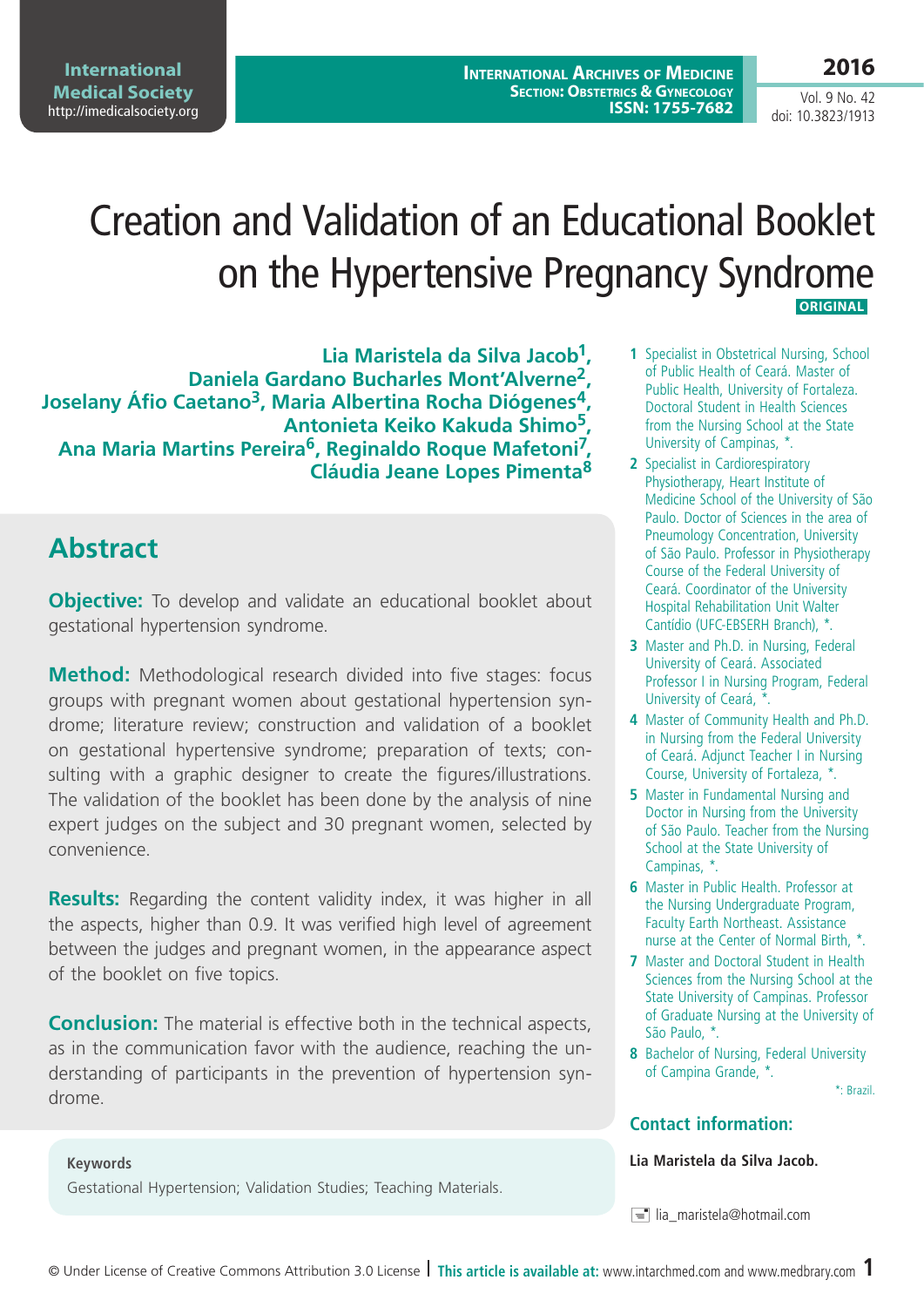**2016**

Vol. 9 No. 42 doi: 10.3823/1913

### **Introduction**

Hypertension is a clinical problem, and when associated with pregnancy, it is one of the causal factors of mortality and maternal-fetal morbidity, being at the origin of several complications, with prematurity, fetal growth restriction, fetal or perinatal death, placental abruption, uterine rupture, hemorrhage, among others [1].

The epidemiological framework for maternal health is critical as well as the fragility of assistance to this population seen in developing nations. For every woman who dies, another 20, that is 10 million women each year are affected by illnesses related to pregnancy, childbirth and postpartum, with serious consequences for them, their children, their families, and society. In Brazil, in 2005, there were 1,619 maternal deaths (maternal mortality ratio of 73.9/100,000 live births), mostly preventable if they had been timely and appropriate interventions were used [2].

Gestational hypertension continues to be responsible for this situation, due to being ignored or not valued correctly and for persisting a significant controversy about the best method of prevention and treatment of different hypertensive disorders. Therefore, it is disappointing to note that this scenario remains unchanged over the years, and in it, gestational hypertension is still a serious and fatal complication in developed countries, with more serious situations even in poor or developing nations [3].

The difficulty of access to family planning, high incidence of multiparity and poor awareness of reproductive risk are often the main factors responsible for this reality, common to many poor or developing countries, where chronic multiparous hypertensive are subjected to the progressively greater risk of each new pregnancy [4].

However, by this fact, the health team conducting the prenatal should also prioritize health education activities, among other behaviors attached to that assistance. In this scenario, it is worth highlighting the contributions of education to human development, to the adoption of positive behaviors and the use of appropriate coping strategies.

Health education is understood as a process oriented and planned to use strategies that encourage the autonomy of individuals, assuming shared and not policy actions, enabling the making easy decisions and the selection of alternatives in an appropriate context of information, cognitive abilities, and support [5].

It is worth mentioning the importance of nurses in this communication process established in the educational activity as they play a critical role in the health-disease of women, traversing all health care levels. Nurses are responsible for conducting educational activities for women and their families, to conduct prenatal low-risk consultations, request routine examinations and guide treatment as the service protocol, guiding identified risk pregnant women for medical care, carry out activities with the group and waiting room, and provide prenatal booklet duly updated [6].

In this context, it is important the inclusion of educational materials to health promotion instruments, facilitators of the educational process in health, able to make the co-participant patients in their care, which provides the dialogical integration of nurse-client and family, enabling the construction multidimensional knowledge readily available, inexpensive, able to empower patients and families [7].

Before the gestational hypertension syndrome (GHS) problems to public health and indicators of maternal and neonatal mortality, the research aims to develop and validate an educational booklet about gestational hypertension syndrome.

## **Method**

This is a methodological research, by focusing on the development, evaluation and improvement of an instrument [8]. This type of study aims to develop, validate and evaluate tools and research techniques, having as its goal the development of a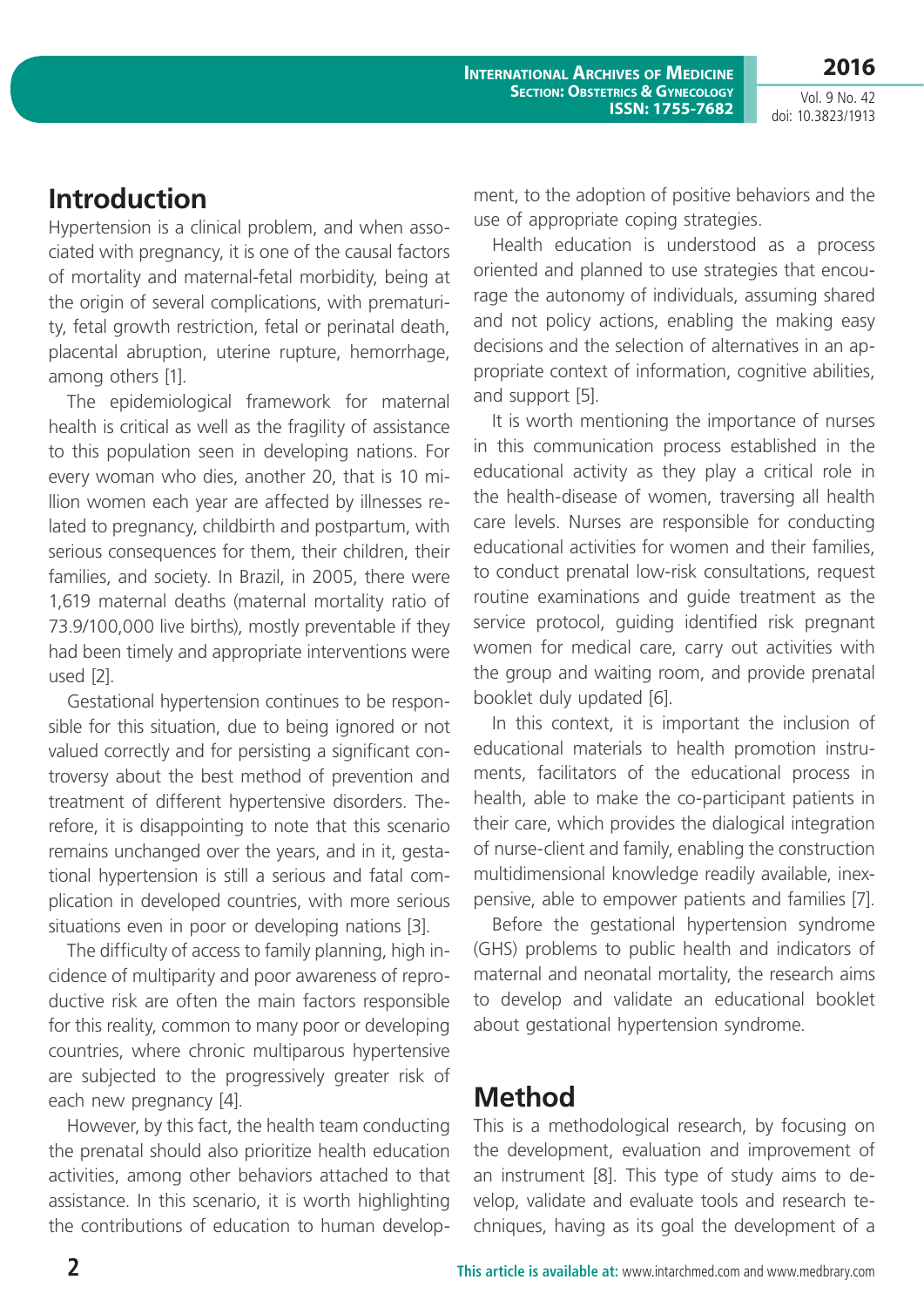Vol. 9 No. 42 doi: 10.3823/1913

reliable instrument and can be subsequently used by other researchers.

To ensure the quality of the elaboration of the material, assumptions have been used to explain about the stages of the construction process of educational material for health care [9]. The research was conducted in the city of Fortaleza, Ceará, in the period from February to November 2014.

In the first stage, it was initially performed a focus group with pregnant women about the knowledge of gestational hypertensive syndrome. This time was for researchers to understand better the doubts and anxieties of pregnant women regarding this issue, although it was not proposed in the model [9].

Then, a literature review was conducted on the subject by organizing a systematic and chronologically the essential information to be addressed in the educational material. The booklet was entitled "Prevention of Gestational Hypertension Syndrome–GHS", addressing prevention of GHS, complications, and treatment of its contents.

From the results of the literature review and focus groups, the texts were elaborated, clearly and succinctly written to achieve a language accessible to the entire population, as well as coherently organized.

Following, a consultation with a graphic designer was held to create the figures/illustrations to ensure easy to understand and the attractiveness. The programs used in this step were Corel Draw Essentials® and Adobe Photoshop®.

This booklet preparation stage was following recommendations that describe the aspects of the language, with illustration and layout that health professionals should consider preparing printed educational materials to make them readable, understandable, efficient and culturally relevant [10]. In the end, the booklet totaled eight pages, divided into the following topics: Definition of the syndrome; Classification; Signals and symptoms; Risk factors; Consequences; HELLP syndrome; Prevention/ treatment; and Tips for a healthy pregnancy.

The validation of the booklet was made through the analysis of expert judges on the subject and the audience. Analysis of judges aimed to evaluate the content and appearance of the booklet. Nine judges acting in the obstetric area, public health and who have experience in the health promotion area and the construction or evaluation of educational and teaching materials, all with at least two years of training were selected. Some studies report that at least three judges are needed for this step, and that number must be unique for the condition of a tie [11].

Professionals who reached the inclusion criteria were invited to participate in the study through Letter of Invitation, via e-mail or in person. A detailed explanation of the research proposal, its procedures and reiterated the importance of collaboration of each expert was made.

It was delivered together with the booklet, a questionnaire for them, in which the experts were asked to record their suggestions to improve the material. This questionnaire was adapted from the questionnaire used [5] that was used to validate a material for the prevention of vertical transmission of HIV. This instrument allowed the experts make recommendations regarding the structure, content, language and illustrations contained in the booklet.

The second validation phase of the material was with the help of the women. This step was essential so that they could indicate the difficulties encountered when it came to understanding the language and illustrations contained in the booklet.

It is ideal not only delivered the printed material but that communication between the nurse, the patient and family is efficient, with exchanges of experience between them, in which participants are active in the construction of their knowledge. Therefore, this initiative must be placed in a larger context of health education, providing a continuum of health care [12].

In this phase 30 pregnant women at any gestational age were included in the study, who were in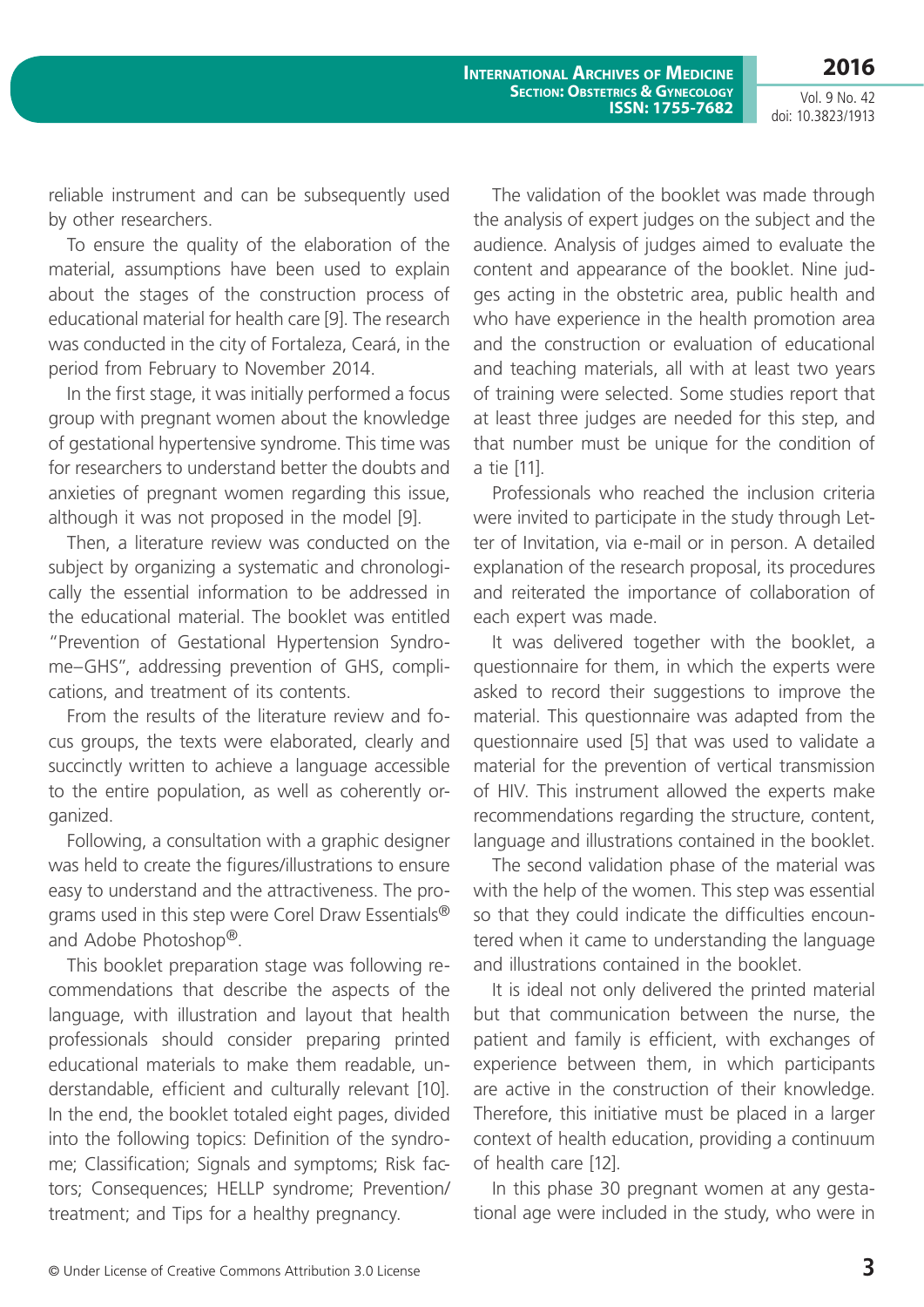**2016**

Vol. 9 No. 42 doi: 10.3823/1913

prenatal care in some unit of primary health care in the city of Fortaleza/CE randomly chosen who could read and write, and who were not carriers of the gestational hypertension syndrome.

It was asked the participants to read the booklet and its validation in the aspects related to language and illustrations contained in this material, as well as an overall assessment of the relevance of the booklet in these aspects, using an adapted questionnaire [5].

The instrument of the judges has 52 items distributed in seven evaluative aspects, two of content and the remaining five of appearance. The answers to the questions were submitted in the form of Likert scale. The levels ranged from  $1 =$  strongly disagree,  $2$  = partially agree,  $3$  = agree and  $4$  = strongly agree. The instrument directed to the target audience totaled in 41 items distributed in five evaluative aspects of appearance. The answers to the questions were presented as "yes", "no" and "in part".

After collecting data, there was an analysis of data from each evaluator, both of expert judges, like pregnant women. Socio-demographic analysis and gynecological-obstetric pregnant women and socio-demographic of expert judges were held.

As for the booklet content validity, the Content Validity Index (CVI) was applied, which is used by several other authors [13], which uses Likert scale with scores ranging from one to four and is based on responses of judges to the degree of relevance of each item [8].

To evaluate the booklet as a whole, a recommended calculation form was used [8], wherein the sum of all CVI calculated separately is divided by the number of instrument items. As nine experts validated the booklet, literature recommends CVI cutoff of 0.78 [13].

The validity of appearance was held both by the judges as the target audience, considered validated items that obtained a minimum level of agreement of 75% in positive responses [13]. For the judges,

it was considered positive response options 3 and 4 (agree and strongly agree, respectively) and for pregnant women the option "yes."

This study was approved by the Research Ethics Committee of the University of Fortaleza, with opinion 652,103, and all participants signed an informed consent form [14].

#### **Results**

The study included nine judges, seven (77.8%) females and two (22.2%) male, mean age of  $40 \pm 16$ years old. Out of them, seven (77.8%) were nurses, and two (22.2%) were physicians, with an average training time consisted of  $12 \pm 16$  years, and working time in the average area of  $11.8 \pm 15.6$ years. Of these, four (44.4%) were masters and five (55.6%) were specialists.

In the group of 30 pregnant women, the average age was  $27.2 \pm 6.8$  years old, with a mean gestational age of 21.1  $\pm$  8.7 weeks and an average of the  $4.3 \pm 1.5$  number of consultations in the prenatal period. The average number of pregnancies was  $2 \pm 1.1$  and  $0.1 \pm 0.3$  for abortions. Concerning the marital status, 10 were single (33.3%), seven (23.3%) were married, and 13 (43.3%) had a stable union. On education, the average time was  $9 \pm \pm$ 1.8 years. About religion, 15 (50%) were Catholic, 12 (40%) were Protestant, and three (10%) reported other faiths.

As for the CVI of the judges, there was a high level in all aspects, exceeding 0.9 **(Figure 1)**.

A high level of agreement among the judges in the appearance aspect of the booklet on the five topics and the aspect of lower index literary presentation with 93% concordance was observed **(Figure 2)**.

The same was observed among pregnant women, with a high level of agreement, with the topic with the lowest rate of Readability and Features of 96% **(Figure 3)**.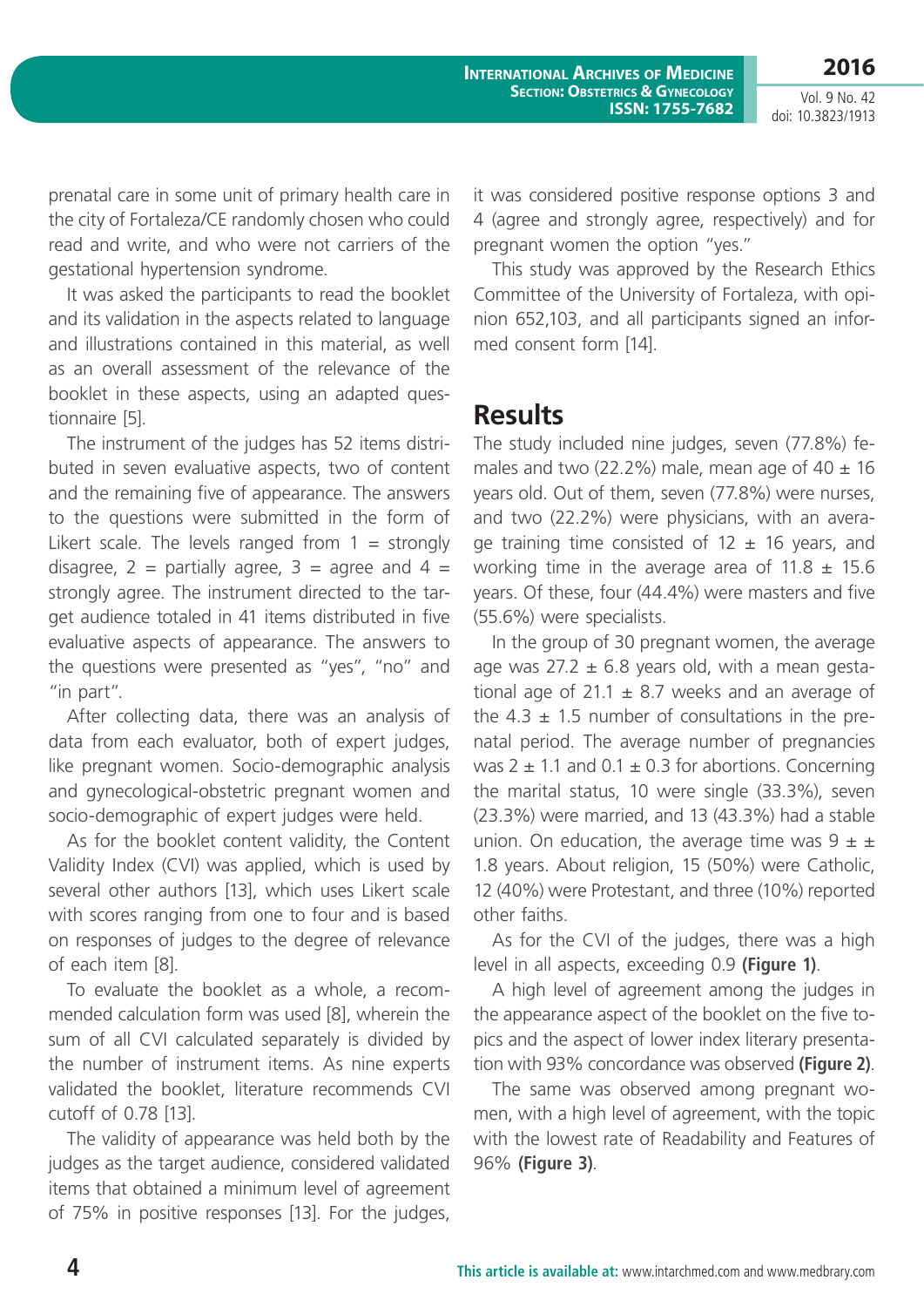Vol. 9 No. 42 doi: 10.3823/1913

**2016**







#### **Discussion**

Health promotion and disease prevention are undoubtedly the best way to quality care. Based on this context, it was emphasized that the construction of educational materials is a favorable method of the development of actions in the health field.

The use of printed educational materials in health care is common practice in the Unified Health System (UHS) [9]. Brochures, booklets, and health care guides can promote significant results for the participants of the educational activities. Also, the language used was appropriate to the local culture, to facilitate the pregnant women understanding. In this sense, the words were preferentially used in popular use, especially colloquial. The content of the booklet was composed of information addressed in the overall context of the GHS prevention, treatment, and complications.

It is believed that the use of simple language promotes the identification of the patient with the text and keep their initiative in the health education process, enabling a light, pleasant and easy reading to understand. It is crucial to prepare the text to engage as much as possible with the patient, adopting some strategies in the production of educational material to encourage this dialogicity [15].

During the process of construction of the booklet, it was realized the importance of the participation of pregnant women, because the contribution of this health promotion for materials depends on the principles and forms of communication involved in the elaboration process [16]. Only 23.3% of women said they had guidelines for the GHS by health professionals during consultations, which means that only seven participants had access to the syndrome prevention information.

Evaluation of pregnant women in the material was significant, given that the level of agreement between them, evaluating the appearance of agreement was high, highlighting the illustrations, the understanding of the material and the quality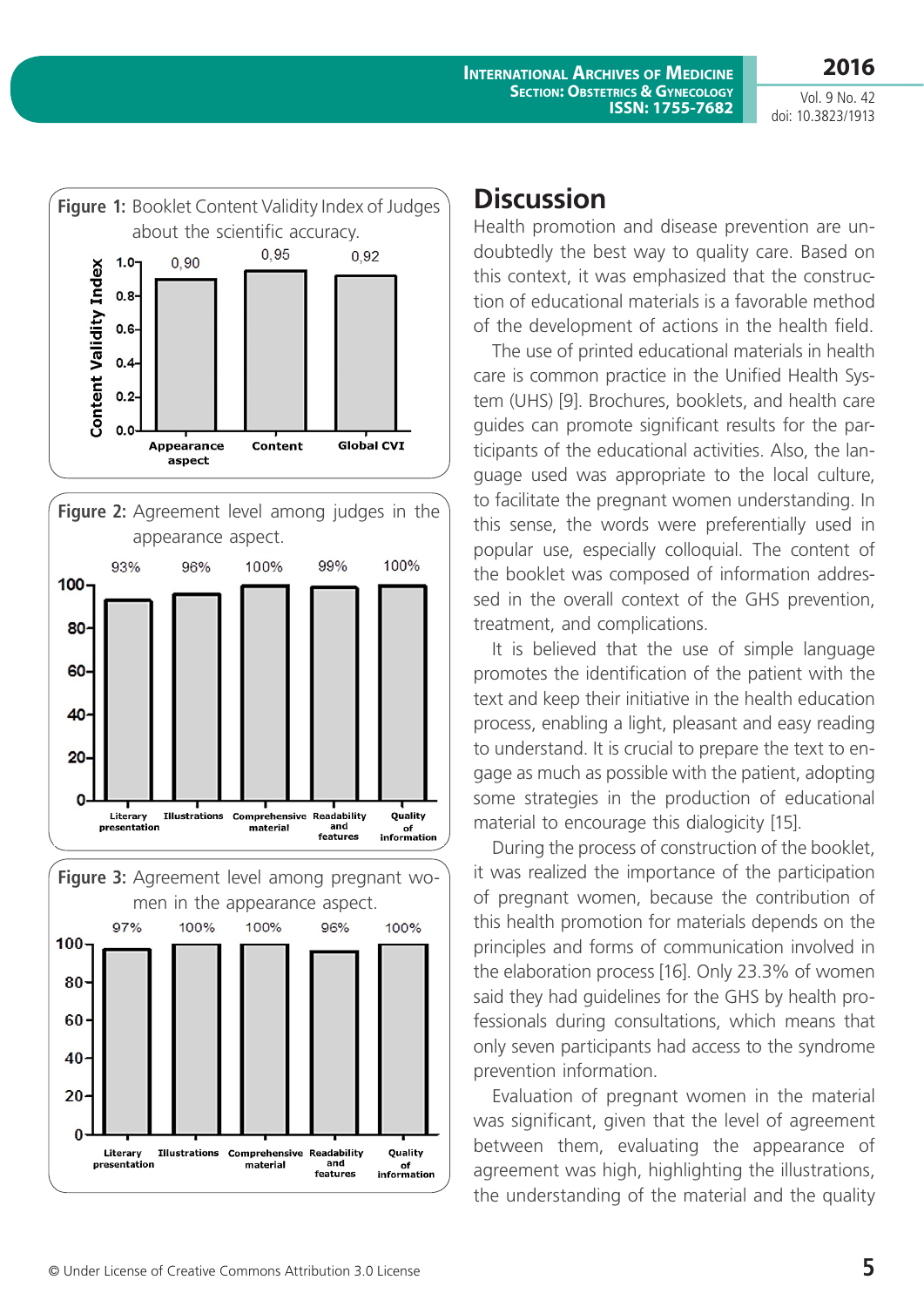**2016**

Vol. 9 No. 42 doi: 10.3823/1913

of information, both 100% agreement. The participatory approach used during the phase of identifying the educational needs of pregnant women was paramount. This approach allowed the active contribution of participants in the indication of the booklet of content to meet their demands.

The preference for building a jointly material between service users and health professionals favors an educational activity that seeks to exchange experiences and information, reflection and questioning on the issues, assuming their everyday life experiences as a source of knowledge and the transforming action of reality [16].

The validation process by the judges and by pregnant women was very relevant, as it was feasible to do an analysis of the technical and cultural, involving the collective knowledge. The nine judges who participated in the study were from the area of health, working in maternity care in public health and experience in health promotion. For the validation of content, it is necessary the judges be experts in the area of interest since only then they can properly evaluate the relevance of the content of the submitted items [16].

The CVI, as shown in **Figure 1**, was greater than 0.9, showing statistically significant aspects: scientific accuracy and content covered in the material. It should be considered what is the objective to inform and expectations in an educational material, as this produced effectively, changing the reality of a population [17].

Referring to preventive measures during pregnancy, monitoring during prenatal care as directed by the Ministry of Health and the recognition and treatment of early signs of disease and attendance in consultations, it constitute unquestionable procedures to monitor the pregnancy to birth [18]. In this sense, the positive evaluation of pregnant women and judges as to elaborate educational booklet is of paramount importance to infer the efficacy and effectiveness of this technology for the prevention of GHS.

We emphasize that this syndrome is an increase in blood pressure in a pregnant woman, who before pregnancy she did not have a hypertensive framework (normotensive) and can affect any pregnant woman. Thus, there are some predisposing factors such as diabetes, hypertension, kidney and heart disease or, multiple pregnancies, cancer, first pregnancy, young pregnant women [6].

The material shows that among the complications arising from gestational hypertension, it is distinguished by its severity, the HELLP syndrome, which, although the cause is not yet fully elucidated, it can cause some serious complications such as heart, lung, kidney failure, among others [19].

There was a concern for addressing risk factors since their knowledge by pregnant women favors the prevention of the syndrome and its complications considerably. Those who have higher incidences are vascular disease (diabetes mellitus, hypertensive renal disease, idiopathic hypertension), psychological state (emotional conflicts determine greater release of catecholamines), multiple pregnancy, family history of pre-eclampsia and eclampsia, socioeconomic status (as lower, higher nutritional deficiencies and poorer care during prenatal), obesity, diverse paternity, primiparity (age below 17 years old and above 40 years old) and black race [20].

Still focusing on prevention, it was punctuated the importance of pregnant women participation in prenatal care, which is in this period that the woman should be better targeted to live childbirth positively, have less risk of complications postpartum and more success breastfeeding [16].

Completing this thought, there were some tips exposed for a healthy pregnancy, how to follow the guided behaviors by health professionals, have a healthy diet (foods with low sodium, preference for chicken, fish, fruits and vegetables), avoid soft drinks, sweets, excess of pasta, animal fats, fried foods, canned food (ham, alcoholic beverages and tobacco), take 2.5 to 3 liters of fluid a day, eat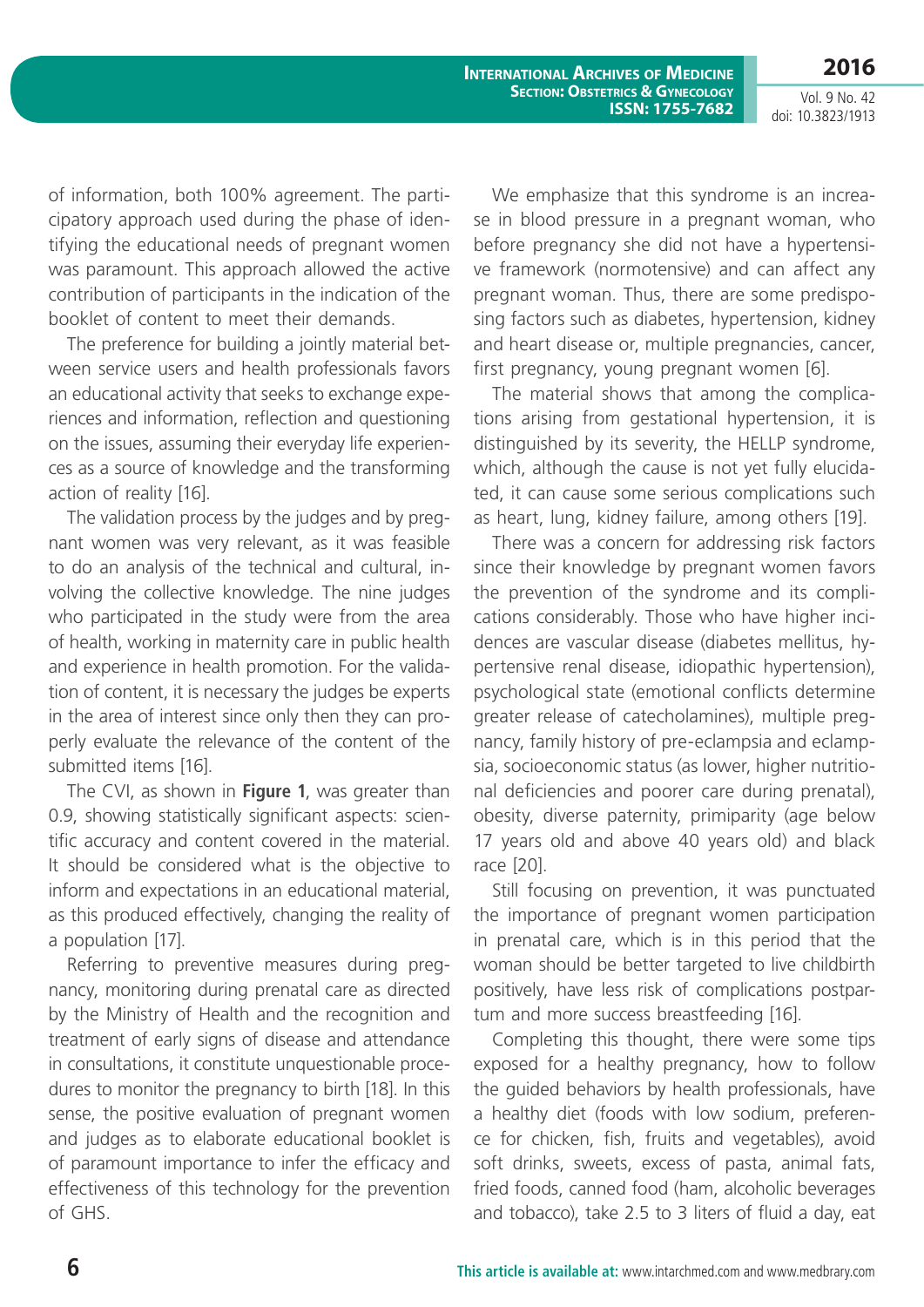Vol. 9 No. 42 doi: 10.3823/1913

**2016**

slowly, at regular times and walk regularly (at least three times a week) [20].

This study presents as limitations the use of regionally in the Northeast, the State of Ceará, which may limit the use of the booklet in other regions of the country.

#### **Conclusion**

The main purpose of creation of this educational technology has been promoting and expanding the knowledge of pregnant women concerning hypertensive syndrome, focusing on health promotion. The high level of agreement on the evaluation of judges and pregnant women showed that the material is effective both in the technical aspects, as in the communication favor with the audience, reaching the understanding of participants about the prevention of GHS.

Based on this study, it is sure that the participation of pregnant women in the process of construction and validation of the material was extremely relevant, assisting in defining the vocabulary, illustrations and structuring of the booklet, and contributing to the positive understanding of it.

The study reinforces the importance of using educational materials, contributing not only to the teaching and research, but also as an important strategy for health promotion, and a strong ally of the professionals working in primary care settings for health, contributing increasingly more for quality care.

#### **References**

- **1.** National High Blood Pressure Education Program: Report of the National High Blood Pressure Education Program Working Group on High Blood Pressure in Pregnancy. *Am J Obstet Gynecol* [Internet], 2000; 183(1): S1-S22. Available from: <http://www.ncbi.nlm.nih.gov/pubmed/10920346>
- **2.** Brasil. Ministério da Saúde (BR). Mortalidade materna no Brasil: principais causas de morte e tendências temporais no período de 1999 a 2010. In: *Saúde Brasil 2011*: uma análise de situação de saúde e a vigilância da saúde da mulher [Internet]. Brasília: Ministério da Saúde; 2012. p. 347-56. Available from: [http://repositorio.unb.br/bitstream/10482/12834/1/CAPITULO\\_](http://repositorio.unb.br/bitstream/10482/12834/1/CAPITULO_CesarianasNoBrasil.pdf) [CesarianasNoBrasil.pdf](http://repositorio.unb.br/bitstream/10482/12834/1/CAPITULO_CesarianasNoBrasil.pdf)
- **3.** Souza AR, Amorim MR, Costa AA, Neto CN. Tratamento antihipertensivo na gravidez. *Acta Med Port* [Internet], 2010; 23(1):77- 84. Available from:<http://www.actamedicaportuguesa.com/>
- **4.** Narchi NZ, Cruz EF, Gonçalves R. O papel das obstetrizes e enfermeiras obstetras na promoção da maternidade segura no Brasil. *Ciênc Saúde Coletiva* [Internet], Rio de Janeiro, 2013 Apr; 18(4):1059-1068. DOI: [http://dx.doi.org/10.1590/](http://dx.doi.org/10.1590/S1413-81232013000400019) [S1413-81232013000400019](http://dx.doi.org/10.1590/S1413-81232013000400019)
- **5.** Lima ACMACC. Construção e Validação de Cartilha Educativa para prevenção da transmissão vertical do HIV. Dissertação [Mestrado em Enfermagem] - Universidade Federal do Ceará; 2014.
- **6.** Brasil. Ministério da Saúde (BR). *Gestação de alto risco*: manual técnico [Internet]. Série A. Normas e Manuais Técnicos. Brasília: Departamento de Ações Programáticas Estratégicas; 5. ed. 2012. Available from: [http://bvsms.saude.gov.br/bvs/publicacoes/](http://bvsms.saude.gov.br/bvs/publicacoes/manual_tecnico_gestacao_alto_risco.pdf) manual tecnico gestacao alto risco.pdf
- **7.** Barros EJL, Santos SSC, Gomes GC, Erdmann AL. Gerontotecnologia educativa voltada ao idoso estomizado à luz da complexidade. *Rev Gaúcha Enferm* [Internet], Porto Alegre, 2012 June; 33(2):95-101. DOI: [http://dx.doi.org/10.1590/S1983-](http://dx.doi.org/10.1590/S1983-14472012000200014) [14472012000200014](http://dx.doi.org/10.1590/S1983-14472012000200014)
- **8.** Polit DF, Beck CT. *Fundamentos de pesquisa em enfermagem*: avaliação de evidência para a prática da enfermagem. 7<sup>th</sup> ed. Porto Alegre: Artmed; 2011.
- **9.** Echer IC. Elaboração de manuaias de orientação para o cuidado em saúde. *Revista Latino-Americana de Enfermagem* [Internet], Ribeirão Preto, 2005 Sep/Oct; 13(5):754-7. DOI: [http://dx.doi.](http://dx.doi.org/10.1590/S0104-11692005000500022) [org/10.1590/S0104-11692005000500022](http://dx.doi.org/10.1590/S0104-11692005000500022)
- **10.** Hoffmann T, Warrall L. Designing effective written health education materials: considerations for health professionals. *Disabil Rehabil* [Internet], 2004 Oct; 26(9):1166-73. Available from: <http://www.ncbi.nlm.nih.gov/pubmed/15371031>
- **11.** Lynn MR. Determination and Quantification Of Content Validity. *Nursing Research* [Internet], 1986 Nov-Dec; 35(6):382-386. Available from:<http://www.ncbi.nlm.nih.gov/pubmed/3640358>